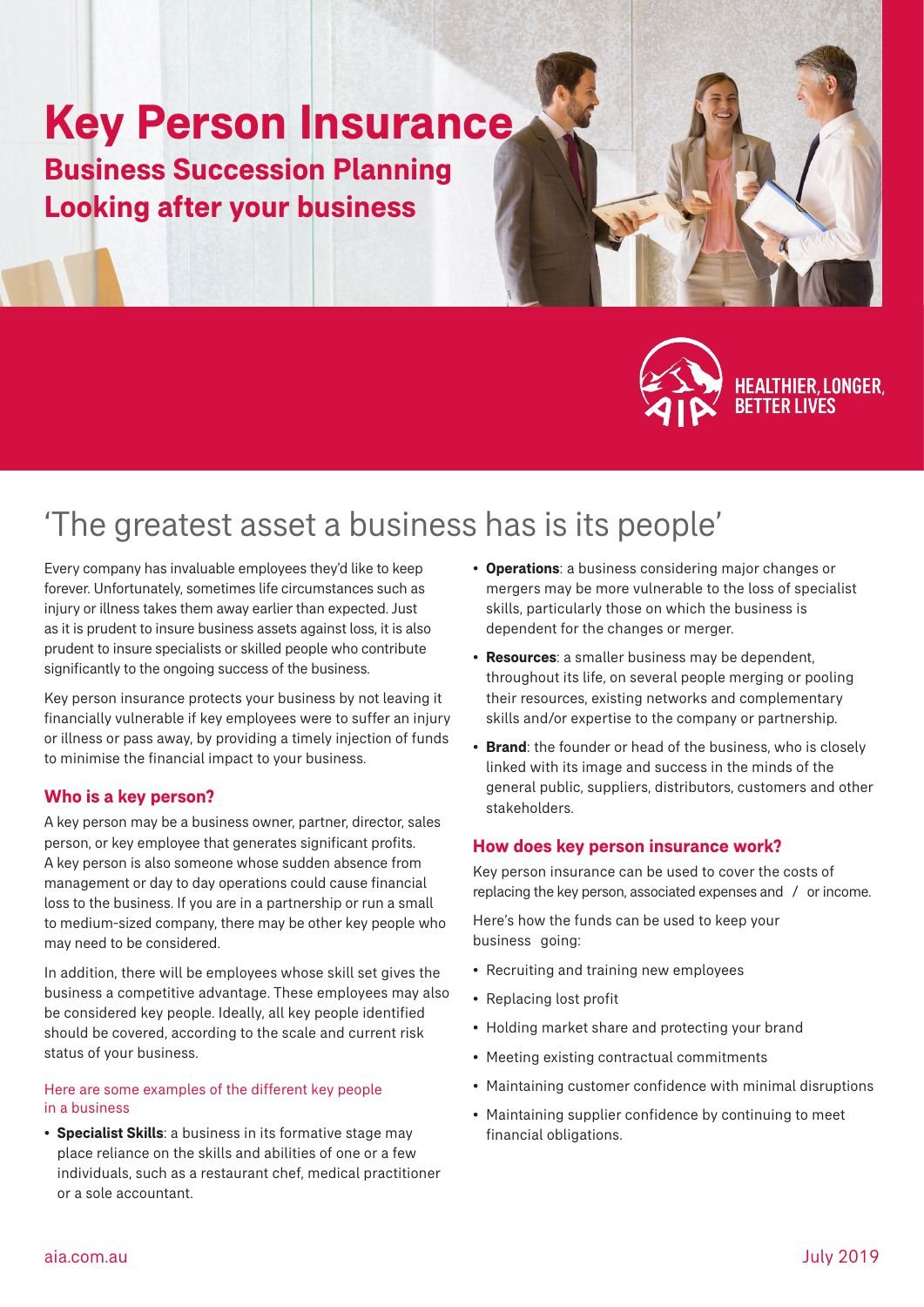## **How much cover is enough?**

There is no one formula to calculate the value of a key person but you should consider the impact to both the business capital and revenue when calculating the sum insured.

#### Capital replacement

Capital essentially refers to business balance sheet items. Calculations of the sum insured may include debt repayment and replacing lost value which may occur from the loss of the key person, for example the cost of goodwill required to rebuild and maintain client relationships.

#### Revenue replacement

Calculation of the sum insured may include multiples of the key person's remuneration, multiples of gross/net revenue generated by the key person, or costs associated with replacing the key person.



## **Who owns the policy?**

As a general rule, the business would arrange and own any policy purchased for key person purposes.

#### Life insurance versus key person cover?

The difference between key person insurance and normal life insurance is simply the ownership structure of the policy. The basic definitions and benefits provided are the same with the key difference being the policy is paid for and owned by the business to help in providing funds to cover the business costs of finding a suitable replacement.

## **Tax treatment of the policy**

If the policy was taken out for 'capital replacement' then the premiums paid on the policy will not be deductible for tax purposes. In addition, no income tax will be payable on proceeds in the event of a death claim. However if the policy is a TPD or trauma policy, Capital Gains Tax (CGT) may be payable on the claim proceeds.

If the policy was taken out for 'revenue replacement', then premiums paid on the policy will be tax deductible and proceeds paid on death will be assessable as is the case for usual business revenue and expense items.